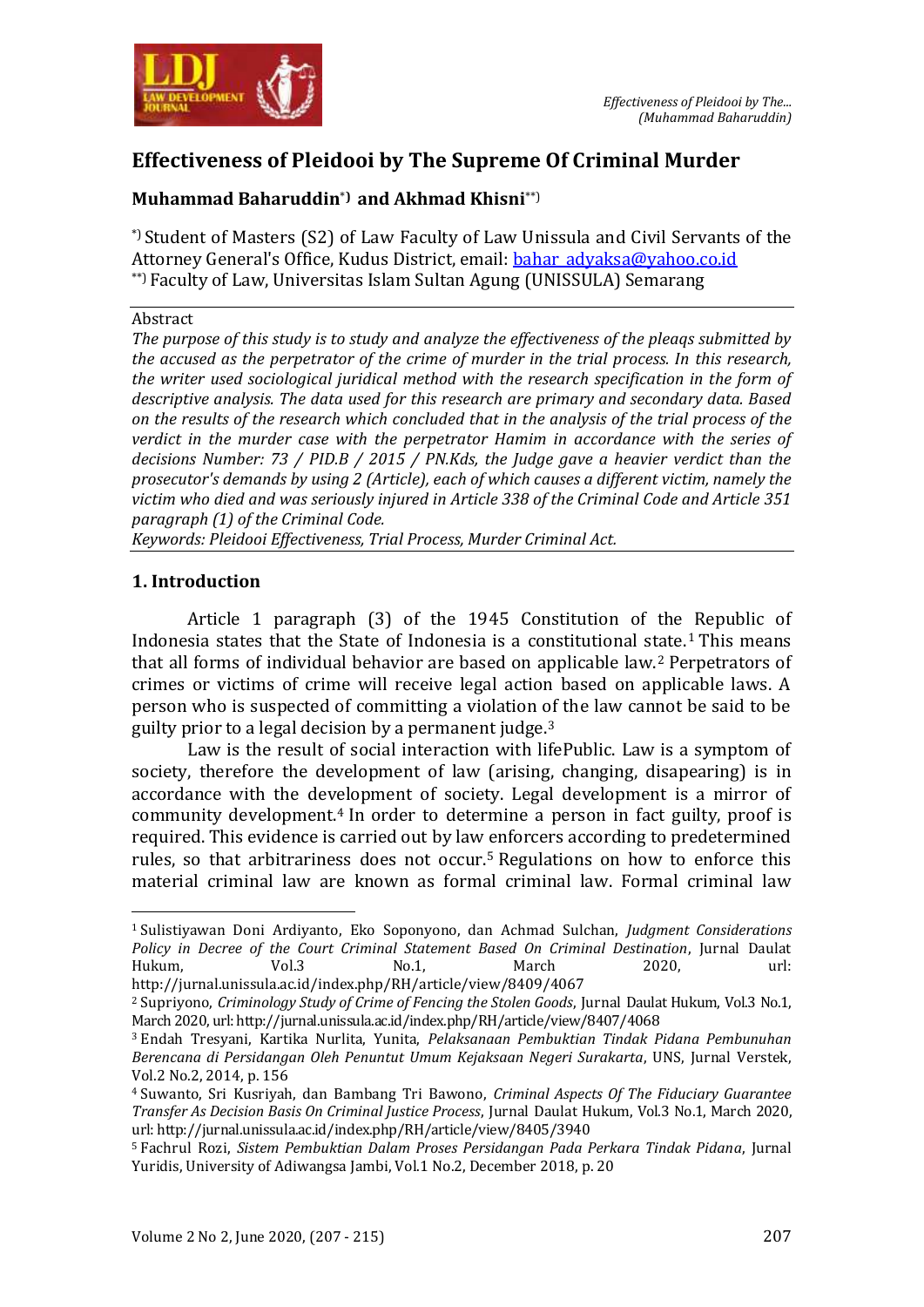

regulates who is authorized to do evidence, how to prove it, what can be used as evidence, how people are suspected or charged with committing a criminal act, and determine who is authorized and how to implement court decisions.<sup>6</sup>

In the guidelines for implementing the Code of Procedure, it explains the objectives of the Criminal Procedure Code, namely the purpose of the criminal procedural law is to seek and obtain or at least approach material truth.<sup>7</sup> It is the complete truth of a criminal case by applying the general provisions of the Criminal Procedure Code honestly and accurately8, with the aim of finding out who is the perpetrator who can commit a violation of the law, who then asks for an examination and decision from the court to find out whether it is proven that a criminal act has been committed and whether the person accused can be blamed.<sup>9</sup>

Based on the principle of the presumption of innocence, which means that every person who is suspected, prosecuted and charged or tried before a court must be considered innocent before a Court decision has declared their guilt and has obtained definite legal force. So it is clear and natural that the defendant because of his position is obliged to have his rights.<sup>10</sup>

In an examination of a criminal case before a trial, after the Public Prosecutor has read the charges to the Defendant, the Defendant and / or his Legal Counsel will be given the right to submit a plea. The plea of defense (pleidooi) itself aims to provide an analysis of the process of examining the case against the Defendant and / or his Legal Counsel for later consideration by the Panel of Judges in deciding the case. Before reading the defense note from the Legal Counsel, the Defendant was given the opportunity to read the clause. In principle, a defendant is someone who is prosecuted, examined and tried in a court session. A defendant has committed a violation of the rights of another person which is against the public order.

In this case, seeing the form of the crime of murder itself as a crime that has a heavy weight in the accountability of the speech, however the defendant's rights in the judicial process are still given in accordance with the law, including a plea for the accused.

### **2. Research Methods**

 $\overline{a}$ 

This research uses a sociological juridical approach, namely research that uses a method of approaching the problem by looking at the norms or laws that apply as positive provisions, along with the relevant theories of this paper by linking its implementation to the facts in the field. The research specification used is descriptive analysis research, which is research that seeks to describe a symptom, events and events that are happening now. The data used for this research are primary and secondary data.

<sup>7</sup> Rusli Muhammad, 2007, *Hukum Acara Pidana Kontemporer*, Bandung, Citra Aditya Bakti, p. 192

<sup>6</sup> Surya Dharma Jaya, Ida Bagus, dkk, 2015, *Buku Ajar & Klinik Manual Klinik Hukum Pidana Fakultas Hukum Universitas Udayana*, Udayana University Press, Denpasar,, p. 70.

<sup>8</sup> Adhami Chazawi, 2008, *Hukum Pembuktian Tindak Pidana Korupsi*, Bandung, Alumni, p. 30

<sup>9</sup> Andi Hamzah, 2008, *Hukum Acara Pidana Indonesia*, Edisi Kedua, sinar Grafika, Jakarta, p. 18

<sup>10</sup> M. Yahya Harahap, 2006, *Pembahasan Permasalahan Dan Penerapan KUHAP Penyidikan dan Penuntutan*, Jakarta, Sinar Grafika, p. 29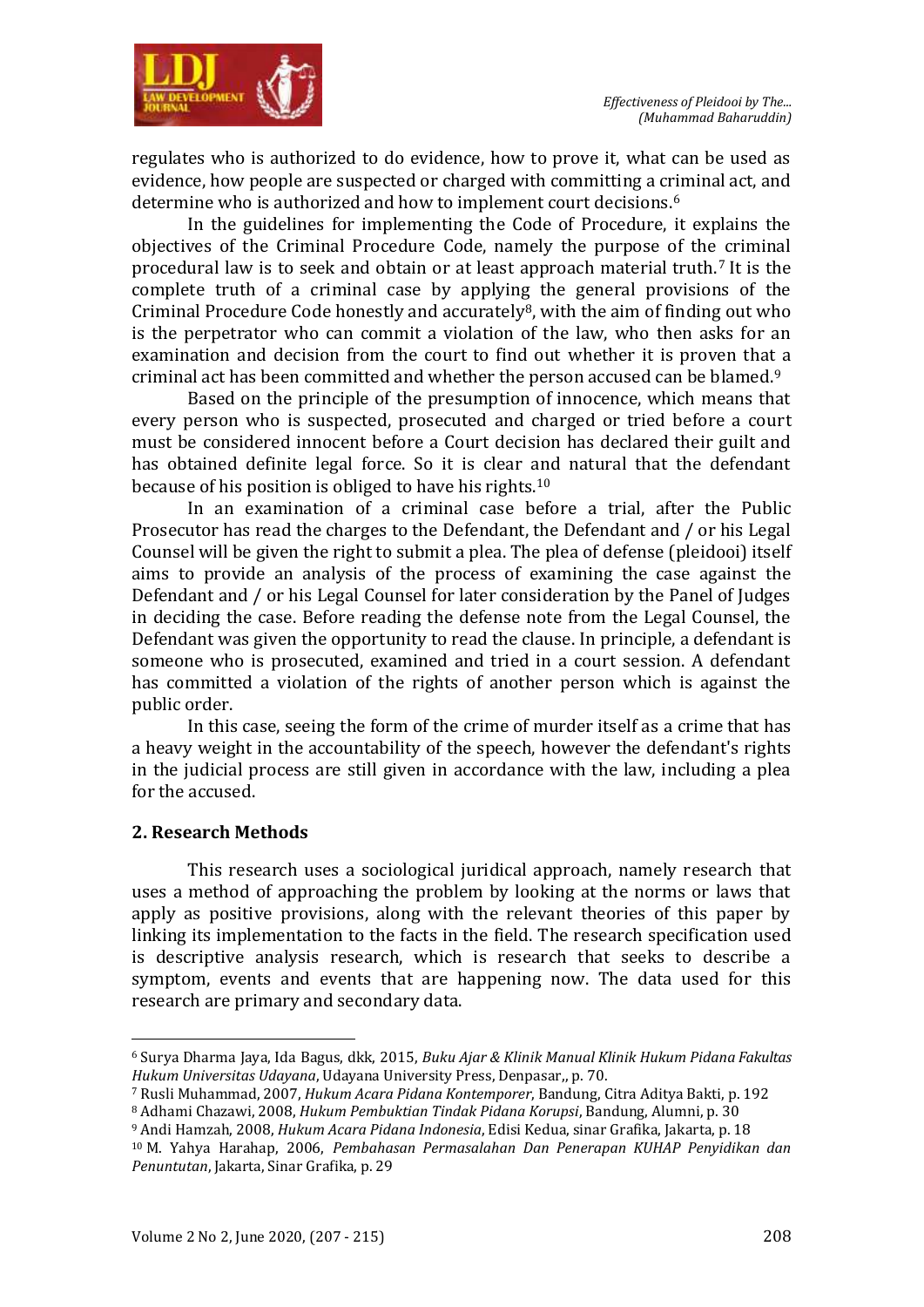

### **3. Results And Discussion**

### **3.1. The Effectiveness of Pleidooi by the Defendant as a Murderer in the Trial Process**

A defendant is given a set of rights regulated in the Criminal Procedure Code. In accordance with its objectives, the Criminal Procedure Code provides justice and protection of human rights in balance with the public interest, including for someone who is made a defendant.<sup>11</sup> In this study, the rights of the defendants to be analyzed in the implementation of criminal justice are the rights of the defendants in the form of a note of defense (pleidoo). Pleidooi is the last resort of a defendant or defense in order to defend the rights of his client, to defend the truth he believes, according to the evidence revealed in the trial. The last resort means the efforts of the defendant or defense in the trial of the case, before a decision is made by the District Court.<sup>12</sup>

A defense is basically made by the defendant himself by refusing, refuting, and fighting back before the trial.<sup>13</sup> The legal basis for Pleidooi is regulated in Article 182 paragraph (1) letter b of the Criminal Procedure Code, which states that the defendant or legal adviser submits a defense that can be answered by the public prosecutor, provided that the defendant's legal advisor always has the last turn. Article 182 paragraph (1) letter c of the Criminal Procedure Code stipulates that the charges, defense and answers to the defense are made in writing and after being read out they are immediately submitted to the head judge at trial, in the event that the defendant cannot write, the clerk shall record his defense.

According to Uly Rifi, in filing a defense / pleading, the defendant and / or legal advisor submitted a response, including:

- a. The public prosecutor's indictment is vague;
- b. The public prosecutor made a mistake in stating the law or article being accused;
- c. The public prosecutor made a mistake in analyzing the elements of the offense charged and applying it to the actions of the defendant which were deemed proven;
- d. The public prosecutor made a mistake in assessing evidence or using evidence that does not support each other;
- e. The offense charged is a material offense not a formal offense;
- f. Submit an alibi at the time of the crime;
- g. The defendant's actions were not criminal acts;
- h. The evidence submitted does not belong to the defendant, and so on.<sup>14</sup>

<sup>11</sup> Supriyanta, *KUHAP dan Sistem Peradilan Pidana Terpadu*, Jurnal Hukum, UNISRI, Vol.VIII No.2, April 2009, p. 11

<sup>12</sup>J Jeremias Lemek, 2009, *Penuntun Praktis Membuat Pledoi*, print-2, New Merah Putih, Yogyakarta, p. 16

<sup>13</sup> Johar Moidadi, *Peranan Saksi yang Menguntungkan Terdakwa Dalam Proses Pemeriksaan Perkara Pidana (Studi PN Palu Nomor 10/Pid.Sus-Tipikor/2013/PN.PL),* Jurnal Ilmu Hukum Legal Opinion, Edition I Vol.4, 2016, p. 8

<sup>14</sup> Interview with Singgih Wahono SH, Chair of the Kudus District Court, on June 16, 2020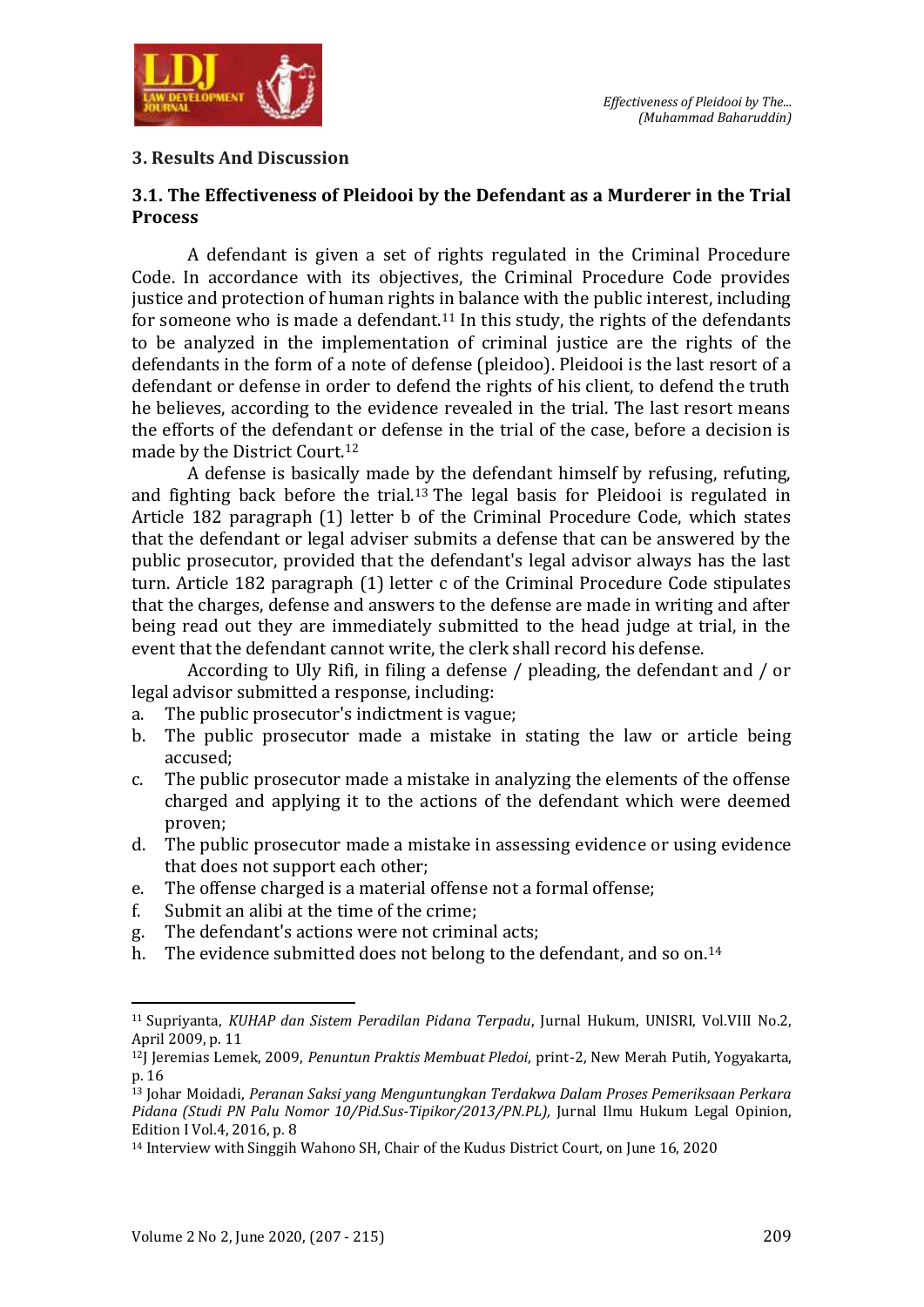



However, in this study, whether the role of pleidoo is effective in a murder trial where evidence is the basis for the judge's consideration in considering a plea of the accused who is a murderer to get the lightest sentence. Seeing the crime of murder as an act that is deemed inhuman in the scope of intentional or planned because of the loss of human life when it is correlated with the essence of a pleidoo as a defense in the sense that an inhuman act still asks for a leniency from a pleidoo.

In an example of a murder crime case as an illustration of the effectiveness of a plea of the defendant in what the defendant can do through his legal advisor with elements of defense that can be submitted before the judge's decision is taken as in the decision Number: 73 / PID.B / 2015 / PN.Kds in the form of:

After hearing the reading of the criminal charges submitted by the Public Prosecutor, which are basically as follows:

- a. To declare that the defendant HAMIM bin DAWAM has been legally and convincingly proven guilty of committing a criminal act "deliberately taking the life of another person and committing maltreatment", as stipulated and threatened with criminal charges in violating Article 338 of the Criminal Code and Article 351 Paragraph (1) of the Criminal Code;
- b. Imposing the sentence against the defendant HAMIM bin DAWAM in the form of imprisonment for 14 (fourteen) years reduced while the defendant is in temporary detention and under the order of the defendant to remain detained;
- c. How much evidence states:
	- 1) 1 (one) sharp spear-shaped weapon, which is pointed and rusty with a length of approximately 40 (forty) cm;
	- 2) 1 (one) spear holster made of black wood tied to a white plastic rope.

Seized to be destroyed and

- 1) 1 (one) white t-shirt that is already brown in color, with 6 torn marks on the back / back;
- 2) 1 (one) blue basic color batik cloth with a black and white batik motif with a torn mark in two places on the back;
- 3) 1 (one) pair of gray shorts with a black stripe on the side of the pants;
- d. To stipulate that the defendant must pay a court fee of Rp. 2000 (two thousand rupiah).<sup>15</sup>

In this case, the defendant Hamim for the criminal charges mentioned above, through his legal advisor has submitted a written defense (pleidooi) on June 24, 2015, essentially asking the Panel of Judges to pass the lightest sentence because the Defendant was aware of his mistake and promised not to. will repeat it again and have family responsibilities. After the judge heard the public prosecutor's verbal response to the defendant's pleidoo, the public prosecutor remained on his demands. After hearing the defendant's response through his legal advisor to the response of the Public Prosecutor, which in essence remained on defense (pleidoo).<sup>16</sup>

The case in the criminal case can be said to be a serious crime related to murder and maltreatment with the indictment given by the Public Prosecutor

<sup>15</sup> Excerpt of Decision Number: 73 / PID.B / 2015 / PN.Kds

<sup>16</sup> *Ibid.*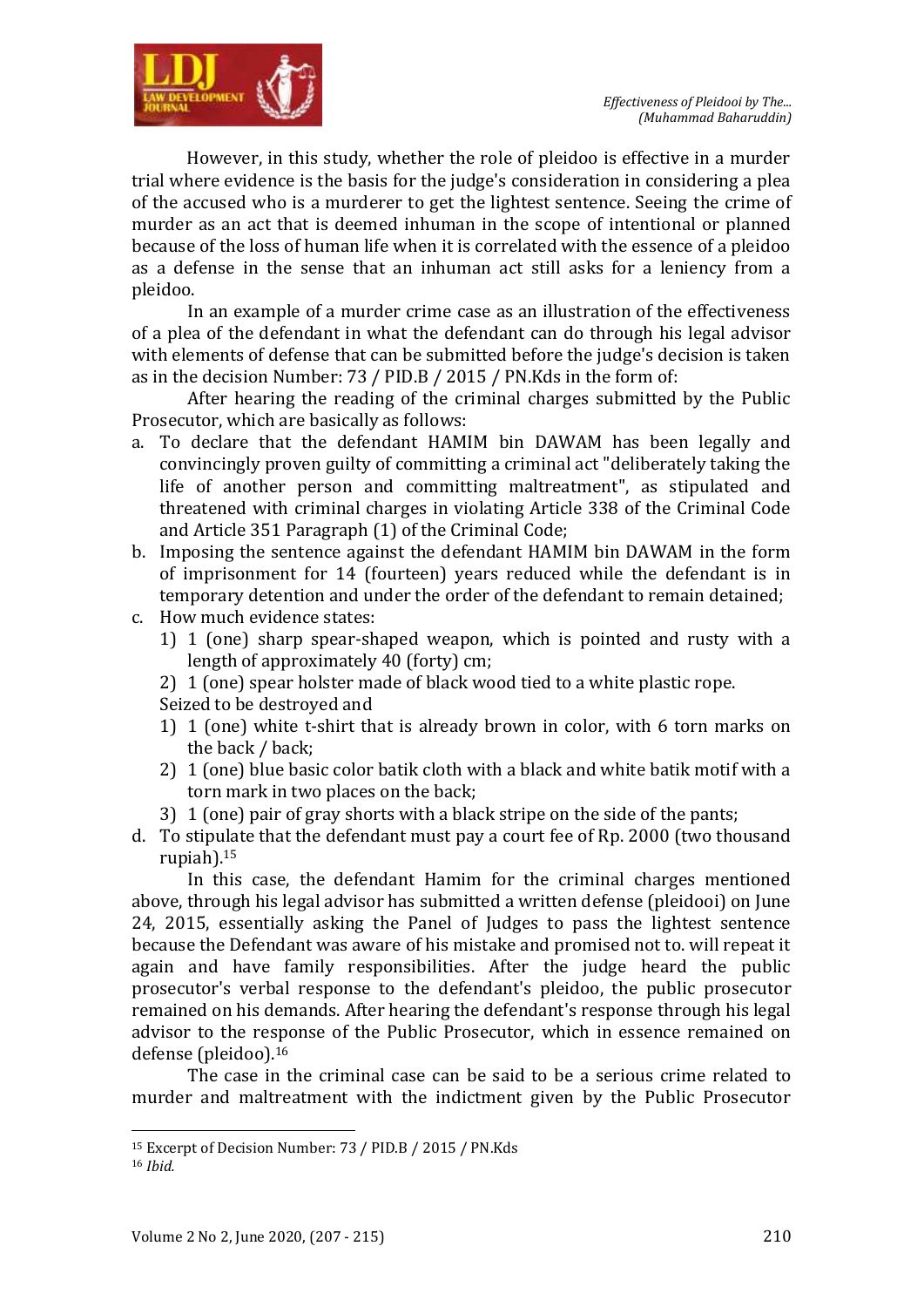

compiled on a cumulative subsidiarity charge which affects the effectiveness of a pleidoo submitted by the defendant as a form of defense in obtaining leniency with all alibis. who can help the accused. The indictment is in the form of:

#### **One: Primair**

# That the defendant HAMIM bin DAWAM on Wednesday 31 December 2014 at around 07.30 WIB or at least at some time in December 2014 was located at Jl.Kampung RT 01 RW 04 Gang 19, also in Undaan Lor Village, Kec. Undaan Kab. Holy,**deliberately taking someone else's life**, which was carried out by the

- defendant in the following ways: That it started on Wednesday 31 December 2014 at around 07.30 WIB, when Mr.NAJIB came to the defendant's house with the intention of advising the defendant about the behavior of the defendant which was disturbing the neighbors, but the defendant asked Mr.NAJIB to also advise the neighbors who were in front of the house each of them, namely Mr. GUFRON, Mr. SLAMET and the victims of ZAMAWI and then Mr. GUFRON, Br. SLAMET and the victim ZAMAWI approached the defendant's house and while they were on the village road RT 01 RW 04 Gang 19 they joined Undaan Lor Village. Indaan Subdistrict, Holy District, suddenly the defendant got angry and became angry and then took a sharp weapon, the type of spear that was on the defendant's motorbike, and then the defendant chased after Mr.
- Whereas at that time Mr.NAJIB and Mr.AMAT MUSTAFIAN, who saw the defendant's action when stabbing the victim ZAMAWI did not dare to intervene and Mr. AMAT MUSTAFIAN only shouted "uwes-uwes, ojo-ojo (already, maybe) repeatedly, however the defendant ignored it.
- That the ZAMAWI victim was then taken by Mr. Najib with the residents to the Mardi Rahayu Kudus Hospital to get treatment and during the treatment carried out at the Mardi Rahayu Hospital, the ZAMAWI victim finally died on Sunday, January 4, 2015 at 16.15 WIB at Mardi Hospital Rahayu. The injuries suffered by victims of ZAMAWI are in accordance with the Visum Et Repertum Number: 033 / DIRMP-A4 / I / 2015 dated January 6, 2015 which was made and signed by Dr. Hadi Winoto, Sp.B, a doctor at Mardi Rahayu Kudus Hospital. Whereas based on the expert's statement, namely Dr. Hadi Winoto, Sp.B, the death of the victim of ZAMAWI was not due to other diseases, but because of the tearing stab in the left lung which resulted in profuse bleeding.

As regulated and punishable under Article 338 of the Criminal Code.<sup>17</sup>

## **Subsidair**

That the defendant HAMIM bin DAWAM on Wednesday 31 December 2014 at around 07.30 WIB or at least at some time in December 2014 was located at Jl.Kampung RT 01 RW 04 Gang 19, also in Undaan Lor Village, Kec. Undaan Kab. Kudus, committed persecution that resulted in death, which was carried out by the defendant in the following ways:

(Same chronology as the primair indictment)

 $\overline{a}$ <sup>17</sup> Excerpt of Decision Number: 73 / PID.B / 2015 / PN.Kds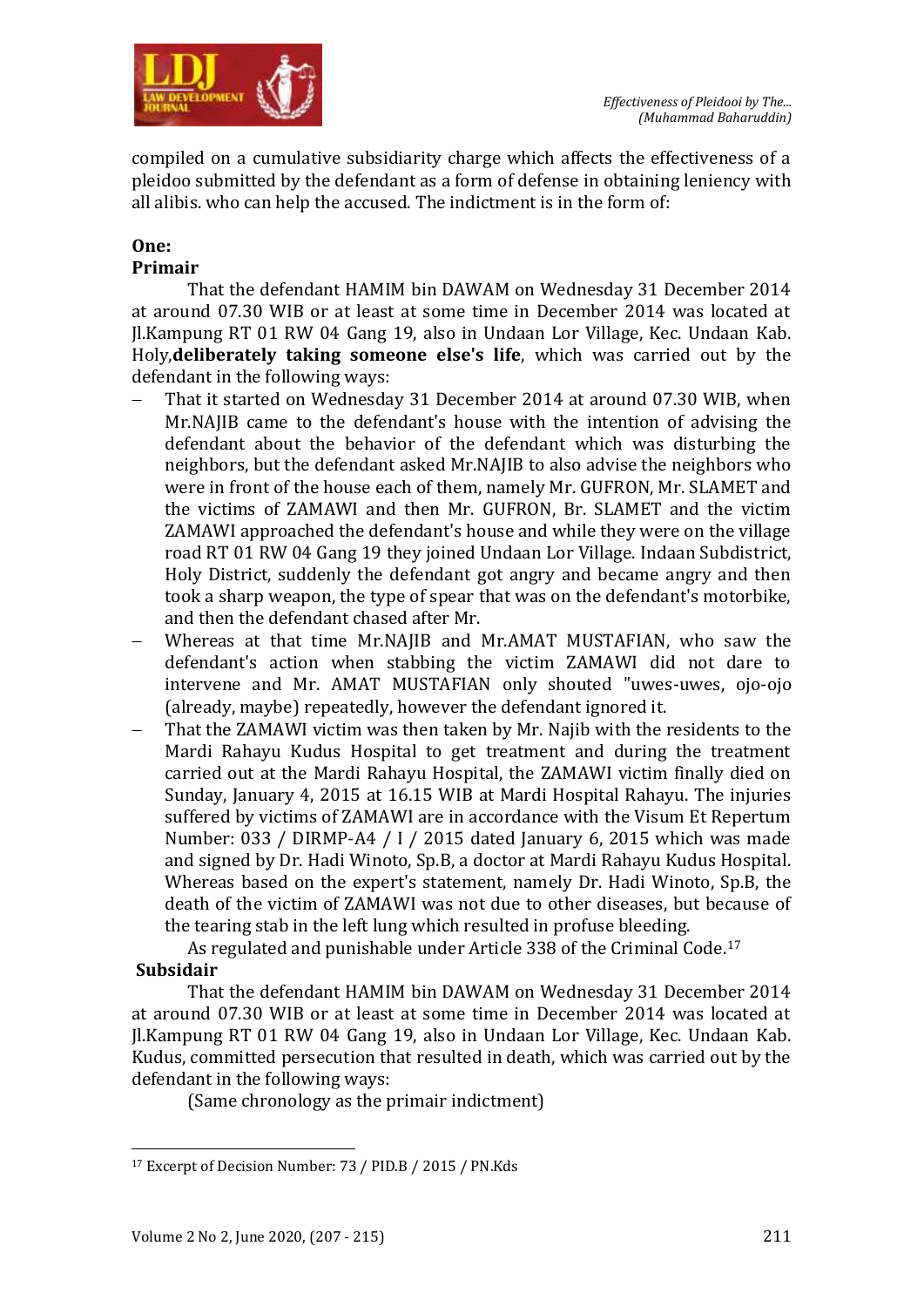

As regulated and subject to criminal sanctions in Article 351 Paragraph (3) of the Criminal Code.<sup>18</sup>

### **Second**

That the defendant HAMIM bin DAWAM on Wednesday 31 December 2014 at around 07.30 WIB or at least at some time in December 2014 was located at Jl.Kampung RT 01 RW 04 Gang 19, also in Undaan Lor Village, Kec. Undaan Kab. Kudus, committed persecution, which was carried out by the defendant in the following ways:

- Whereas it started on Wednesday 31 December 2014 at around 07.30 WIB, when Mr.NAJIB came to the defendant's house with the intention of advising the defendant about the behavior of the defendant which was disturbing his neighbors, but the defendant asked Mr.NAJIB to also advise his neighbors who felt that Uneasy because of the defendant's behavior, then Mr.NAJIB came out of the defendant's house and called the neighbors who were in front of their respective houses, namely Mr. GUFRON, Mr. SLAMET and the victim ZAMAWI then Mr. GUFRON, Mr. SLAMET and the victim ZAMAWI approached the house of the defendant and while on Jalan Kampung RT 01 RW 04 Gang 19 participating in Undaan Lor Village, Kec. Indaan, Kab.Kudus, suddenly the defendant got emotional and angry who then took a sharp weapon, the type of spearhead that was on the motorbike the defendant then the defendant chased after Mr.GUFRON by brandishing a sharp spear-type weapon held in his right hand while saying "no pateni kowe-not pateni kowe" (I kill you-I kill you) and immediately jabbed the spearhead 1 (one) time hitting your right buttock. .GUFRON until he fell, then Mr.GUFRON secured himself because he was in pain.
- Whereas as a result of the defendant's actions, Mr. GUFRON was injured in accordance with Visum Et Repertum Number: 440 / 07.B / I / 2015 dated January 20, 2015 which was drawn up and signed by Dr. Aris Slamet Wahabi, a doctor at Puskesmas Ngemplak, Kudus Regency with the conclusion: "The patient's name is GUFRON bin ISMAIL, Indonesian nationality, Javanese ethnicity, abrasion left elbow, right buttock scar one centimeter long".

As regulated and subject to criminal sanctions in Article 351 Paragraph (1) of the Criminal Code.**<sup>19</sup>**

Based on the indictment, the judge in the case ruling in the decision Number: 73 / PID.B / 2015 / PN.Kds is based on Article 338 of the Criminal Code (KUHP) and Article 351 paragraph (1) of the Book of Law. Criminal Law (KUHP) and other relevant legal provisions, adjudicate:

- a. To state that the defendant HAMIM bin DAWAM was legally and convincingly proven guilty of committing the crime of murder and ill-treatment;
- b. Imposing the punishment to the Defendant is therefore with a prison sentence of 15 (fifteen) years;
- c. To determine that the entire period of arrest and detention the Defendant has served is deducted from the sentence imposed;

<sup>18</sup> Excerpt of Decision Number: 73 / PID.B / 2015 / PN.Kds

<sup>19</sup> Excerpt of Decision Number: 73 / PID.B / 2015 / PN.Kds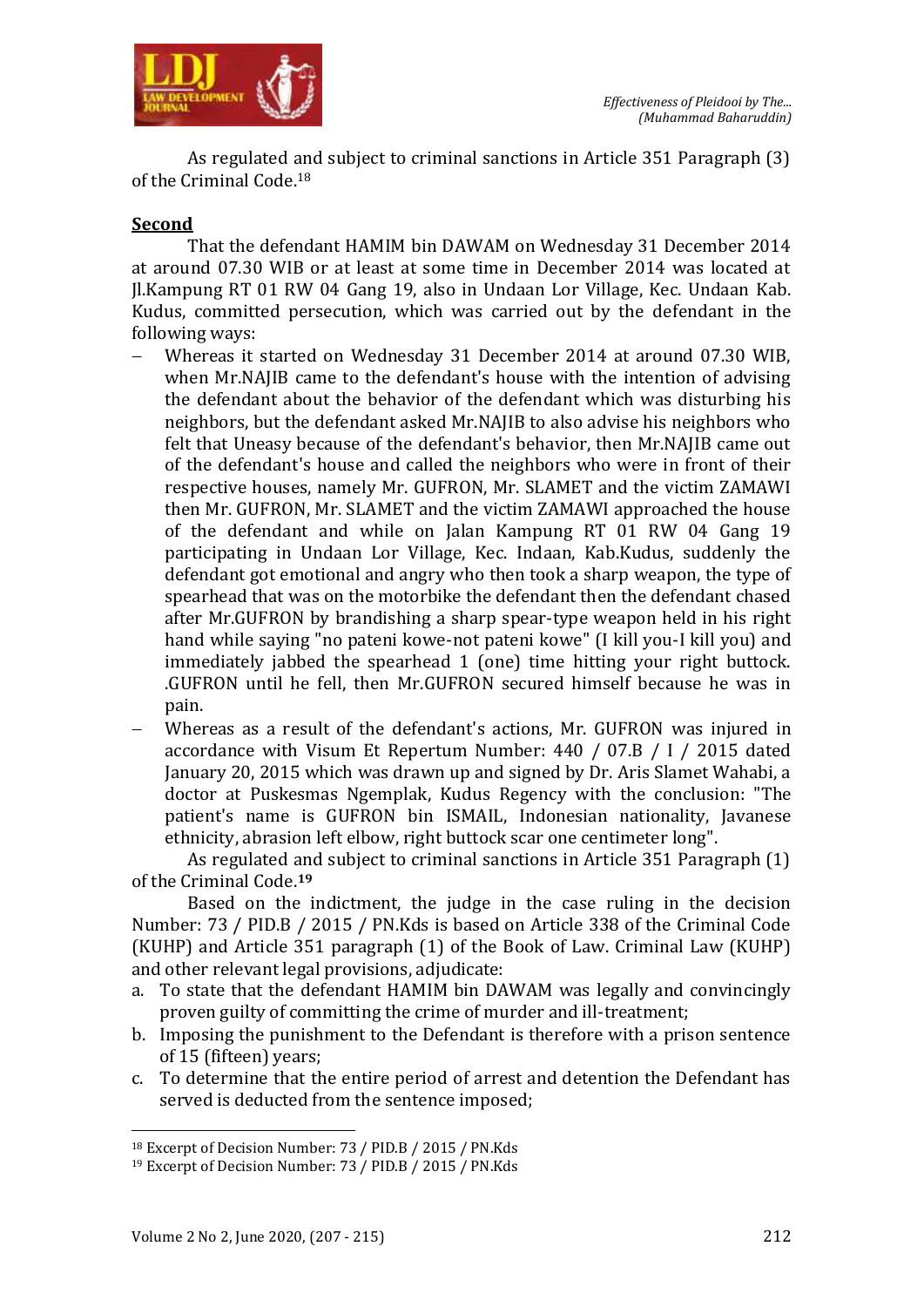

- d. Determine that the Defendant remains detained;
- e. Determine evidence in the form of:
	- 1) 1 (one) sharp spear-shaped weapon, which is pointed and rusty with a length of approximately 40 (forty) cm;
	- 2) 1 (one) spear holster made of black wood with a white plastic rope attached;
	- 3) 1 (one) white t-shirt that is already brown in color, with 6 torn marks on the back / back;
	- 4) 1 (one) blue basic color batik cloth with a black and white batik motif with a torn mark in two places on the back;
	- 5) 1 (one) piece of gray shorts with a black stripe on the side of the pants.
- f. To charge the Defendant to pay a court fee of Rp. 2,000.00 (two thousand rupiah).<sup>20</sup>

In the analysis of the trial process of the verdict in the criminal case of murder by the perpetrator of Hamim in accordance with the series of decisions Number: 73 / PID.B / 2015 / PN.Kds according to Uly Rifi, the defense (pleidooi) aims to obtain a judge's decision acquitting the defendant from all charges or release the defendant from all legal charges or at least the lightest criminal sentence.<sup>21</sup>In the plea submitted by the defendant Hamim through his legal advisor, the aim of which is to request at least the lightest criminal sentence. However, the crime of murder committed by Hamim is based on the accusation of cumulative subsidiarity in which Hamim's actions are a concurrent act of murder in Article 338 of the Criminal Code, namely deliberately taking the life of another person, Article 351 Paragraph (3) of the Criminal Code, namely committing torture that causes death. , and Article 351 Paragraph (1) of the Criminal Code, namely carrying out persecution, in this case the attack carried out by the defendant Hamim, which caused many victims which resulted in a person dying and being seriously injured. This had an impact on the effectiveness of the plea filed by the defendant Hamim which did not affect the leniency of the sentence received.

The judge gave a heavier verdict than the prosecutor's demands by using 2 (Articles), each of which resulted in a different victim, namely the death victim and serious injury in Article 338 of the Criminal Code and Article 351 paragraph (1) of the Criminal Code. In this case the judge decided the heaviest punishment in Article 338 of the Criminal Code with a sentence of 15 years imprisonment in the sense that Hamim's attempts to defend / plead the defendant did not affect the verdict given and remained the maximum sentence of the article charged by the public prosecutor.

Hans Kelsen in his book "general theory of law and state", views law as a social order that can be declared fair if it can regulate human actions in a satisfactory way so that we can find happiness in  $it.^{22}$ Hans Kelsen's view is a view that is positivist in nature, the values of individual justice can be identified by legal

<sup>20</sup> *Ibid.*

<sup>&</sup>lt;sup>21</sup> Interview with Uly Rifi SH, MH, Functional Prosecutor at the Kudus District Attorney, on June 15, 2020

<sup>22</sup> Hans Kelsen, 2011, *General Theory of Law and State*, translated by Rasisul Muttaqien, Bandung, Nusa Media, p.9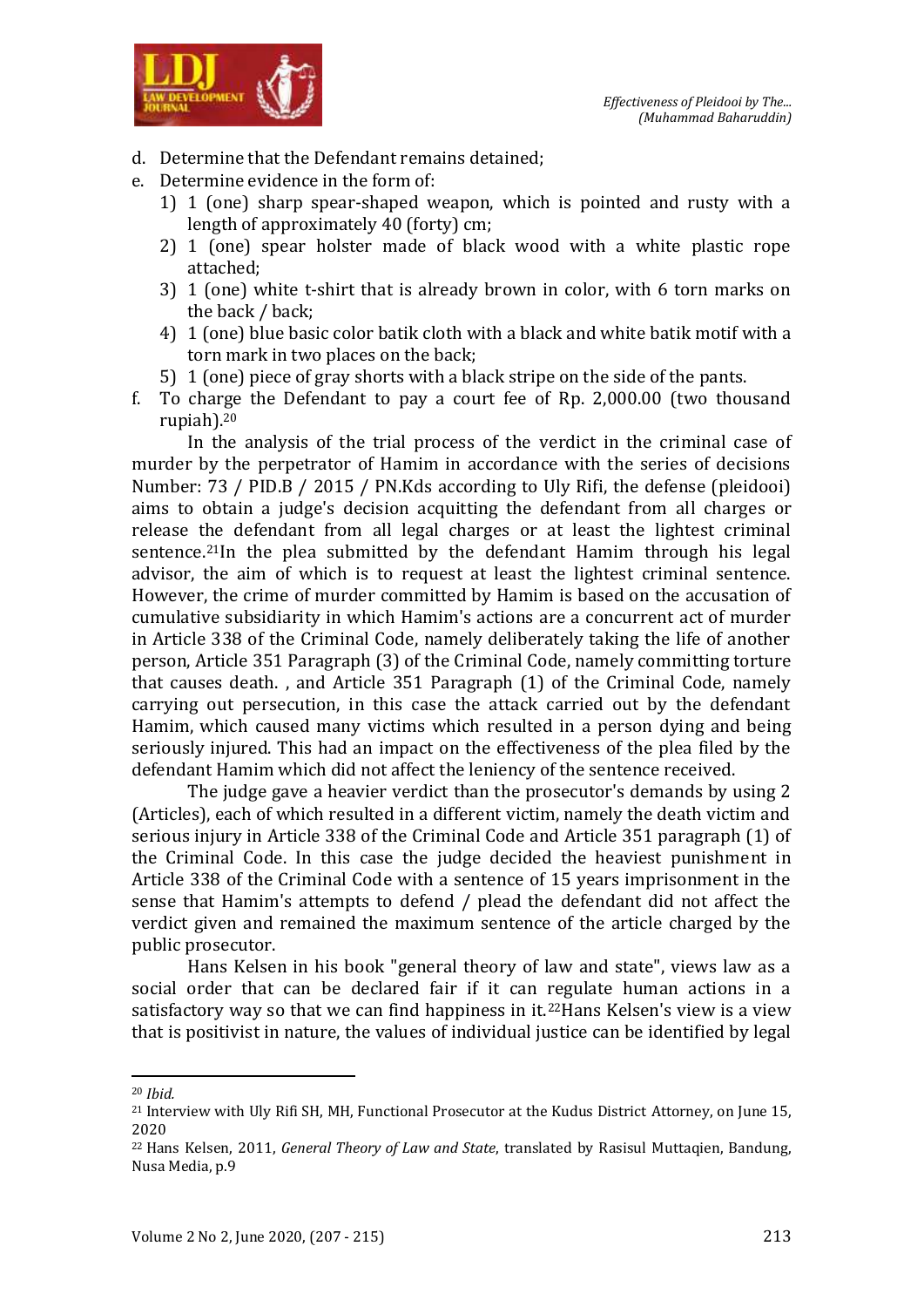

rules that accommodate general values, but still fulfill the sense of justice and happiness for each individual. The correlation of Hans Kelsen's theory is in line with the effectiveness of a plea of the accused of murder in decision Number: 73 / PID.B / 2015 / PN.Kds, in which the judge's decision does not heed the plea of the defendant Hamim because of the weight of the criminal acts committed by Hamim which produces elements the accusation because it caused two victims at the same time with the victim's status, namely the victim died and the victim was injured, this means that the criminal sentence imposed is without any influence from the defendant's efforts to defend / plead with the maximum imprisonment sentence.

### **4. Closing**

In the analysis of the trial process of the verdict in the criminal case of murder by the perpetrator of Hamim in accordance with the series of decisions Number: 73 / PID.B / 2015 / PN.Kds, the Judge gave a heavier verdict than the prosecutor's demands by using 2 (Articles), respectively. each of which resulted in different victims, namely the victim who died and was seriously injured in Article 338 of the Criminal Code and Article 351 paragraph (1) of the Criminal Code. In this case the judge decided the heaviest punishment in Article 338 of the Criminal Code with a sentence of 15 years imprisonment in the sense that Hamim's attempts to defend / plead the defendant did not affect the verdict given and remained the maximum sentence of the article charged by the public prosecutor.

For policy makers of laws and regulations, the need to be regulated in the Criminal Procedure Code related to the technicality of filing a defense / pleidoo in a more specific form to provide a clearer explanation to the public in general as a manifestation that the community needs to understand one form of the rights of a defendant in the process the judge.

### **5. References**

### **Books:**

- [1] Adhami Chazawi, 2008, *Hukum Pembuktian Tindak Pidana Korupsi*, Bandung, Alumni
- [2] Andi Hamzah, 2008, *Hukum Acara Pidana Indonesia*, Edisi Kedua, Sinar Grafika, Jakarta
- [3] Hans Kelsen, 2011, *General Theory of Law and State*, translated by Rasisul Muttaqien, Bandung, Nusa Media
- [4] Jeremias Lemek, 2009, *Penuntun Praktis Membuat Pledoi*, Print. 2, New Merah Putih, Yogyakarta
- [5] M. Yahya Harahap, 2006, *Pembahasan Permasalahan Dan Penerapan KUHAP Penyidikan dan Penuntutan*, Jakarta, Sinar Grafika
- [6] Rusli Muhammad, 2007, *Hukum Acara Pidana Kontemporer*, Bandung, Citra Aditya Bakti
- [7] Surya Dharma Jaya, Ida Bagus, dkk, 2015, *Buku Ajar & Klinik Manual Klinik Hukum Pidana Fakultas Hukum Universitas Udayana*, Udayana University Press, Denpasar

### **Journals:**